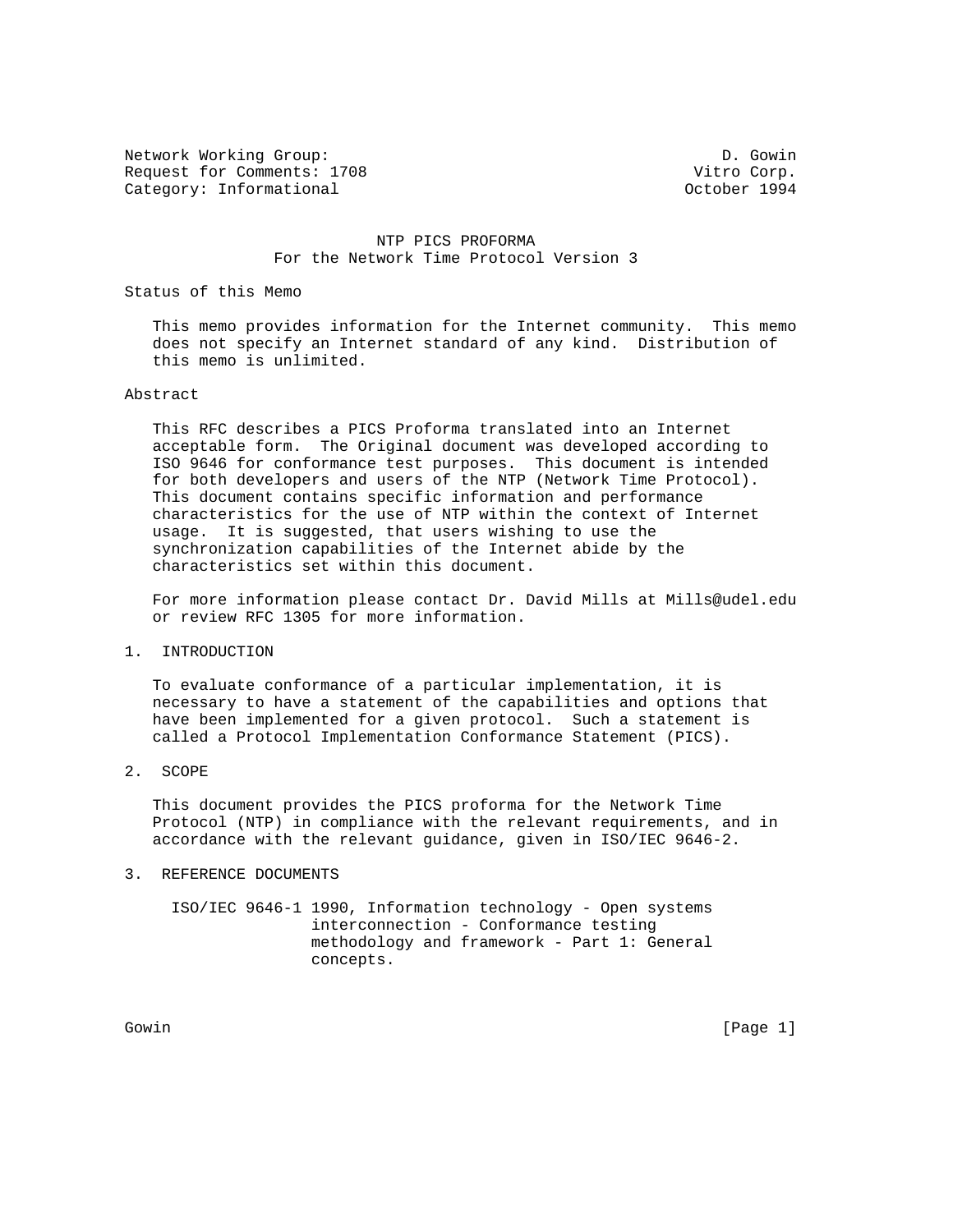ISO/IEC 9646-2 1990, Information technology - Open systems interconnection - Conformance testing methodology and framework - Part 2: Abstract test suite specification.

 RFC 1305 Network Time Protocol (Version 3) - Specification, Implementation and Analysis - David L. Mills, University of Delaware - March 1992.

4. DEFINITIONS

This document uses the following terms defined in ISO/IEC 9646-1:

- a) PICS proforma;
- b) Protocol Implementation Conformance Statement (PICS);
- c) Static conformance review.

#### 4.1 SPECIAL SYMBOLS

The additional symbols have been identified for use in this document:

- m Mandatory field/function
- o.# Optional field/function
- c# Conditional field/function
- # Refers to a note # below the table
- x Prohibited use
- n/a Not applicable
- Y[] Indicates the item is implemented
- N[] Indicates the item is not implemented
- 5. INSTRUCTIONS FOR COMPLETION OF PICS

 The supplier of a protocol implementation which is claimed to conform to NTP version 3 is required to complete a copy of the PICS proforma provided in this document and is required to provide the information necessary to identify both the supplier and the implementation.

Gowin [Page 2]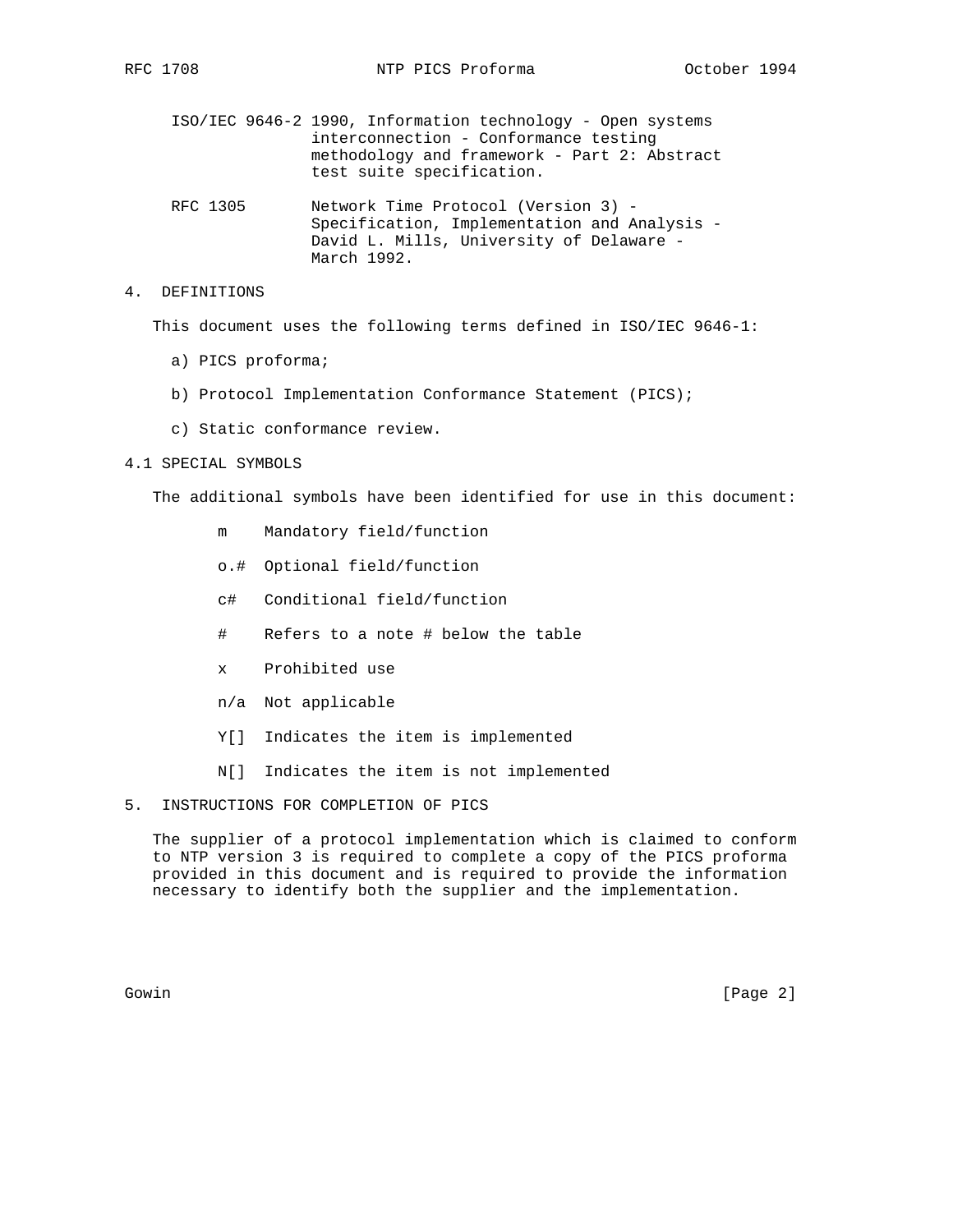# 6. COPYRIGHT

 Copyright release for PICS proforma. Users of this RFC may freely reproduce the PICS proforma in this document so that it can be used for its intended purpose and may further publish the completed PICS.

# 7. IMPLEMENTATION IDENTIFICATION

| SUPPLIER                                                                                                                                         |  |
|--------------------------------------------------------------------------------------------------------------------------------------------------|--|
| CONTACT POINT FOR<br>QUERIES ABOUT THE PICS                                                                                                      |  |
| IMPLEMENTATION NAME<br>AND VERSION                                                                                                               |  |
| OTHER INFORMATION<br>NECESSARY FOR FULL<br>IDENTIFICATION - e.g.<br>NAME AND VERSION<br>FOR MACHINES AND/OR<br>OPERATING SYSTEMS;<br>SYSTEM NAME |  |

#### 8. NETWORK TIME PROTOCOL PICS PROFORMA

8.1 DATA FORMATS

| Item No. | NTP Requirements | Reference          | Status | Support |
|----------|------------------|--------------------|--------|---------|
|          |                  |                    |        |         |
| 8.1.01   | 64 bit time      |                    |        |         |
|          | stamp            | $\overline{3}$ . 1 | m      | YII NII |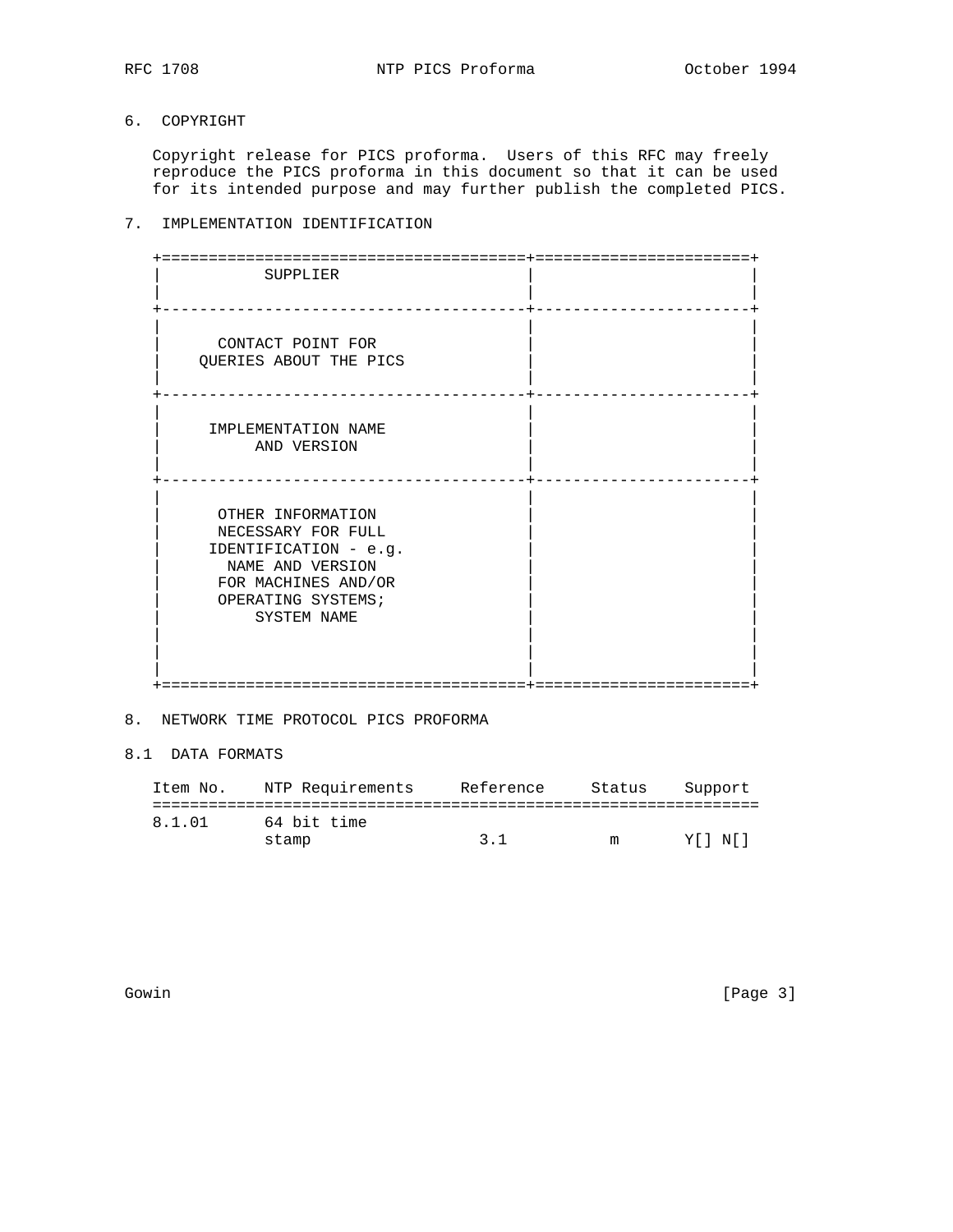# 8.2 STATE VARIABLES AND PARAMETERS

# 8.2.1 COMMON VARIABLES

| Item No. | NTP Requirements | Reference | Status | Support   |
|----------|------------------|-----------|--------|-----------|
| 8.2.1.01 | Peer Address     | 3.2.1     | m      | Y[ ] N[ ] |
| 8.2.1.02 | Peer Port        | 3.2.1     | m      | Y[ ] N[ ] |
| 8.2.1.03 | Host Address     | 3.2.1     | m      | Y[ ] N[ ] |
| 8.2.1.04 | Host Port        | 3.2.1     | m      | Y[ ] N[ ] |
| 8.2.1.05 | Leap Indicator   | 3.2.1     | m      | Y[ ] N[ ] |
| 8.2.1.06 | Mode             | 3.2.1     | m      | Y[ ] N[ ] |
| 8.2.1.07 | Stratum          | 3.2.1     | m      | Y[ ] N[ ] |
| 8.2.1.08 | Poll             | 3.2.1     | m      | Y[ ] N[ ] |
| 8.2.1.09 | Precision        | 3.2.1     | m      | Y[] N[]   |
| 8.2.1.10 | Root Delay       | 3.2.1     | m      | Y[ ] N[ ] |
| 8.2.1.11 | Root Dispersion  | 3.2.1     | m      | Y[] N[]   |
| 8.2.1.12 | Reference Clock  |           |        |           |
|          | Identifier       | 3.2.1     | m      | Y[ ] N[ ] |
| 8.2.1.13 | Reference        |           |        |           |
|          | Timestamp        | 3.2.1     | m      | Y[ ] N[ ] |
| 8.2.1.14 | Originate        |           |        |           |
|          | Timestamp        | 3.2.1     | m      | Y[ ] N[ ] |
| 8.2.1.15 | Receive          |           |        |           |
|          | Timestamp        | 3.2.1     | m      | Y[ ] N[ ] |
| 8.2.1.16 | Transmit         |           |        |           |
|          | Timestamp        | 3.2.1     | m      | Y[] N[]   |

### 8.2.2 SYSTEM VARIABLES

| Item No. | NTP Requirements | Reference | Status | Support |
|----------|------------------|-----------|--------|---------|
|          |                  |           |        |         |
| 8.2.2.01 | Local Clock      | 3.2.2     | m      | YII NII |
| 8.2.2.02 | Clock Source     | 3.2.2     | m      | YII NII |

## 8.2.3 PEER VARIABLES

| Item No. | NTP Requirements | Reference | Status | Support     |
|----------|------------------|-----------|--------|-------------|
|          |                  |           |        |             |
| 8.2.3.01 | Configured Bit   | 3.2.3     | m      | Y [ ] N [ ] |
| 8.2.3.02 | Update Timestamp | 3.2.3     | m      | Y [ ] N [ ] |
| 8.2.3.03 | Reachability     |           |        |             |
|          | Register         | 3.2.3     | m      | Y [ ] N [ ] |
| 8.2.3.04 | Peer Timer       | 3.2.3     | m      | Y [ ] N [ ] |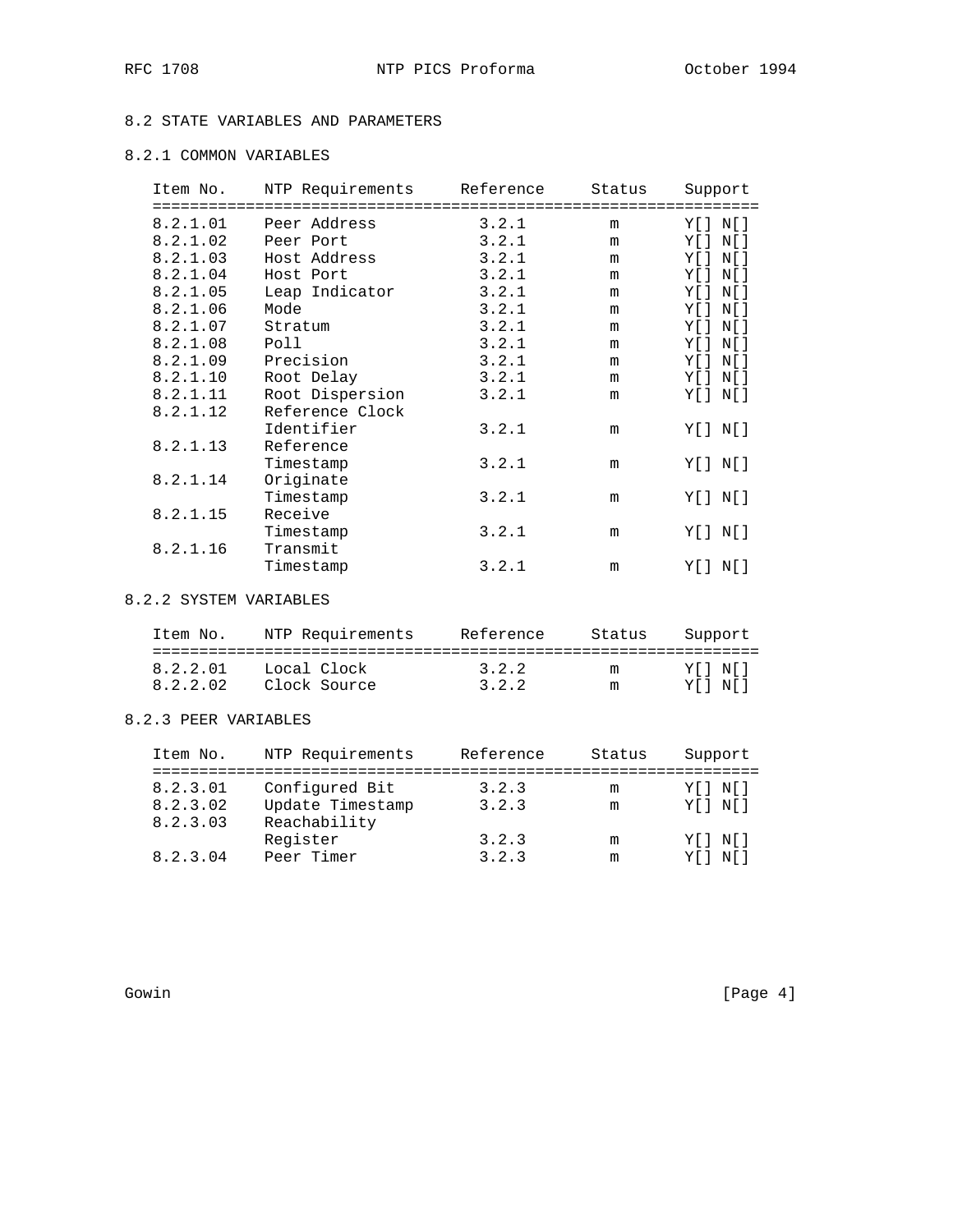## 8.2.4 PACKET VARIABLES

| Item No. | NTP Requirements | Reference | Status | Support |
|----------|------------------|-----------|--------|---------|
|          |                  |           |        |         |
| 8.2.4.01 | Version Number   | 3.2.4     | m      | YII NII |

### 8.2.5 CLOCK FILTER VARIABLES

| Item No.             | NTP Requirements              | Reference | Status | Support     |
|----------------------|-------------------------------|-----------|--------|-------------|
| 8.2.5.01<br>8.2.5.02 | Filter Register<br>Valid Data | 3.2.5     | m      | Y [ ] N [ ] |
|                      | Counter                       | 3.2.5     | m      | Y [ ] N [ ] |
| 8.2.5.03             | Offset                        | 3.2.5     | m      | Y [ ] N [ ] |
| 8.2.5.04             | Delay                         | 3.2.5     | m      | Y [ ] N [ ] |
| 8.2.5.05             | Dispersion                    | 3.2.5     | m      | Y I N I     |

## 8.2.6 AUTHENTICATION VARIABLES

| Item No. | NTP Requirements            | Reference | Status         | Support     |
|----------|-----------------------------|-----------|----------------|-------------|
| 8.2.6.01 | Authentication              |           |                |             |
| 8.2.6.02 | Enable Bit<br>Authenticated | 3.2.6     | c1             | Y [ ] N [ ] |
|          | Bit.                        | 3.2.6     | C <sub>1</sub> | Y [ ] N [ ] |
| 8.2.6.03 | Key Identifier              | 3.2.6     | c1             | Y [ ] N [ ] |
| 8.2.6.04 | Cryptographic               | 3.2.6     | c1             | Y [ ] N [ ] |
| 8.2.6.05 | Keys<br>Crypto Checksum     | 3.2.6     | $\sim$ 1       | Y I N I     |
|          |                             |           |                |             |

c1: IF authentication is used THEN m ELSE o.

### 8.2.7 PARAMETER VALUES

| Item No. | NTP Requirements        | Reference | Status | Support     |
|----------|-------------------------|-----------|--------|-------------|
| 8.2.7.01 | Version Number = $3$    | 3.2.7     | c1     | Y [ ] N [ ] |
| 8.2.7.02 | NTP Port = $123$        | 3.2.7     | c1     | Y [ ] N [ ] |
| 8.2.7.03 | Max Stratum = $15$      | 3.2.7     | c1     | Y [ ] N [ ] |
| 8.2.7.04 | Max Clock Age =         |           |        |             |
|          | 86,400 sec.             | 3.2.7     | c1     | YII NII     |
| 8.2.7.05 | $Max$ Skew = 1 sec.     | 3.2.7     | c1     | Y [ ] N [ ] |
| 8.2.7.06 | $Max$ Distance = 1 sec. | 3.2.7     | c1     | Y [ ] N [ ] |
| 8.2.7.07 | Min Polling Interval =  |           |        |             |
|          | $6(64 \text{ sec.})$    | 3.2.7     | c1     | Y II N II   |
| 8.2.7.08 | Max Polling Interval =  |           |        |             |
|          | $10(1024 \text{ sec.})$ | 3.2.7     | c1     | Y II N II   |
| 8.2.7.09 | Min Select Clock = 1    | 3.2.7     | c1     | Y [ ] N [ ] |
|          |                         |           |        |             |

Gowin [Page 5]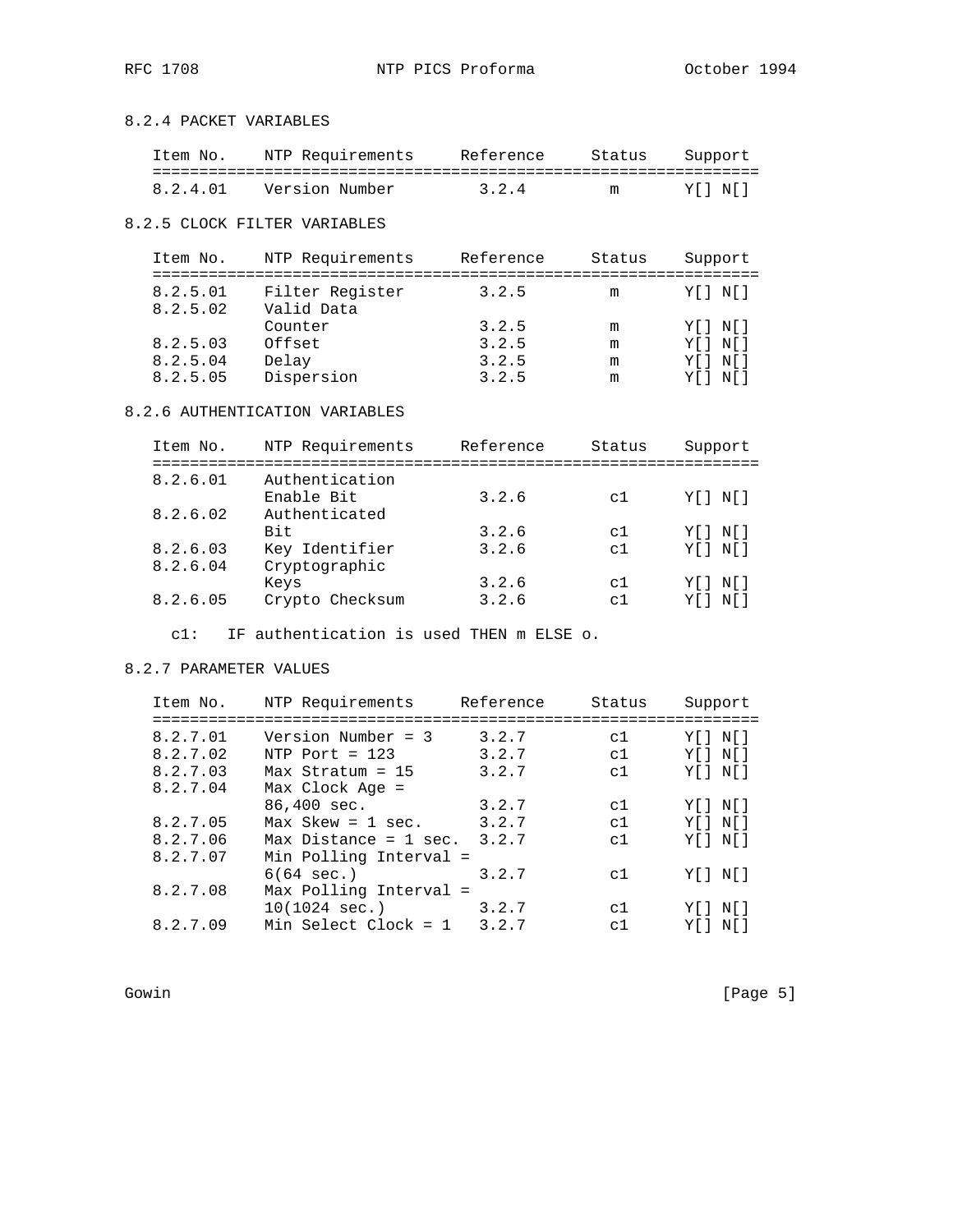|  | ドヒレ | 08<br>7 |
|--|-----|---------|
|--|-----|---------|

| 8.2.7.10 | $Max$ Select Clock = 10 | 3.2.7 | c1             | Y [ ] N [ ]   |
|----------|-------------------------|-------|----------------|---------------|
| 8.2.7.11 | Min Dispersion =        |       |                |               |
|          | $0.01$ sec.             | 3.2.7 | c1             | $Y[$ $N[$ $]$ |
| 8.2.7.12 | Max Dispersion =        |       |                |               |
|          | $16 \text{ sec.}$       | 3.2.7 | c1             | $Y[$ $N[$ $]$ |
| 8.2.7.13 | Reachability Req        |       |                |               |
|          | $Size = 8$              | 3.2.7 | c1             | Y [ ] N [ ]   |
| 8.2.7.14 | Filter Size = $8$       | 3.2.7 | c1             | $Y[$ $N[$ $]$ |
| 8.2.7.15 | Filter Weight = $1/2$   | 3.2.7 | C <sub>1</sub> | $Y[$ $N[$ $]$ |
| 8.2.7.16 | Select Weight = $3/4$   | 3.2.7 | C <sub>1</sub> | Y[] N[]       |

 c1: IF implementation is intended for use on the Internet THEN m ELSE o.

## 8.2.8 MODES OF OPERATION

| Item No.                                     | NTP Requirements                                          | Reference                | Status                                        | Support                                                  |
|----------------------------------------------|-----------------------------------------------------------|--------------------------|-----------------------------------------------|----------------------------------------------------------|
| 8.2.8.01<br>8.2.8.02<br>8.2.8.03<br>8.2.8.04 | Symmetric Active<br>Symmetric Passive<br>Client<br>Server | 3.3<br>3.3<br>3.3<br>3.3 | $\circ$ .1<br>$\circ$ .1<br>$\circ$ .1<br>0.1 | Y [ ] N [ ]<br>Y [ ] N [ ]<br>Y [ ] N [ ]<br>Y [ ] N [ ] |
| 8.2.8.05                                     | Broadcast                                                 | 33                       | 0.1                                           | Y IN I                                                   |

o.1:At least one mode must be implemented.

# 8.2.9 EVENT PROCESSING

#### 8.2.9.1 TRANSMIT PROCEDURE

| Item No. | NTP Requirements              | Reference | Status | Support |
|----------|-------------------------------|-----------|--------|---------|
|          |                               |           |        |         |
|          | 8.2.9.1.01 Transmit Procedure | 3.4.2     | m      | YII NII |
|          | 8.2.9.1.02 Authentication     | 3.4.2     | $\cap$ | YINI    |

## 8.2.9.2 RECEIVE PROCEDURE

| Item No. | NTP Requirements                                            | Reference      | Status           | Support            |
|----------|-------------------------------------------------------------|----------------|------------------|--------------------|
|          | 8.2.9.2.01 Receive Procedure<br>8.2.9.2.02 Control Messages | 3.4.3<br>3.4.3 | m<br>$\circ$ . 1 | YII NII<br>YII NII |
|          | 8.2.9.2.03 Authentication                                   | 3.4.3          | $\cap$           | YII NII            |

o.1:If implemented then section 8.6 must be completed.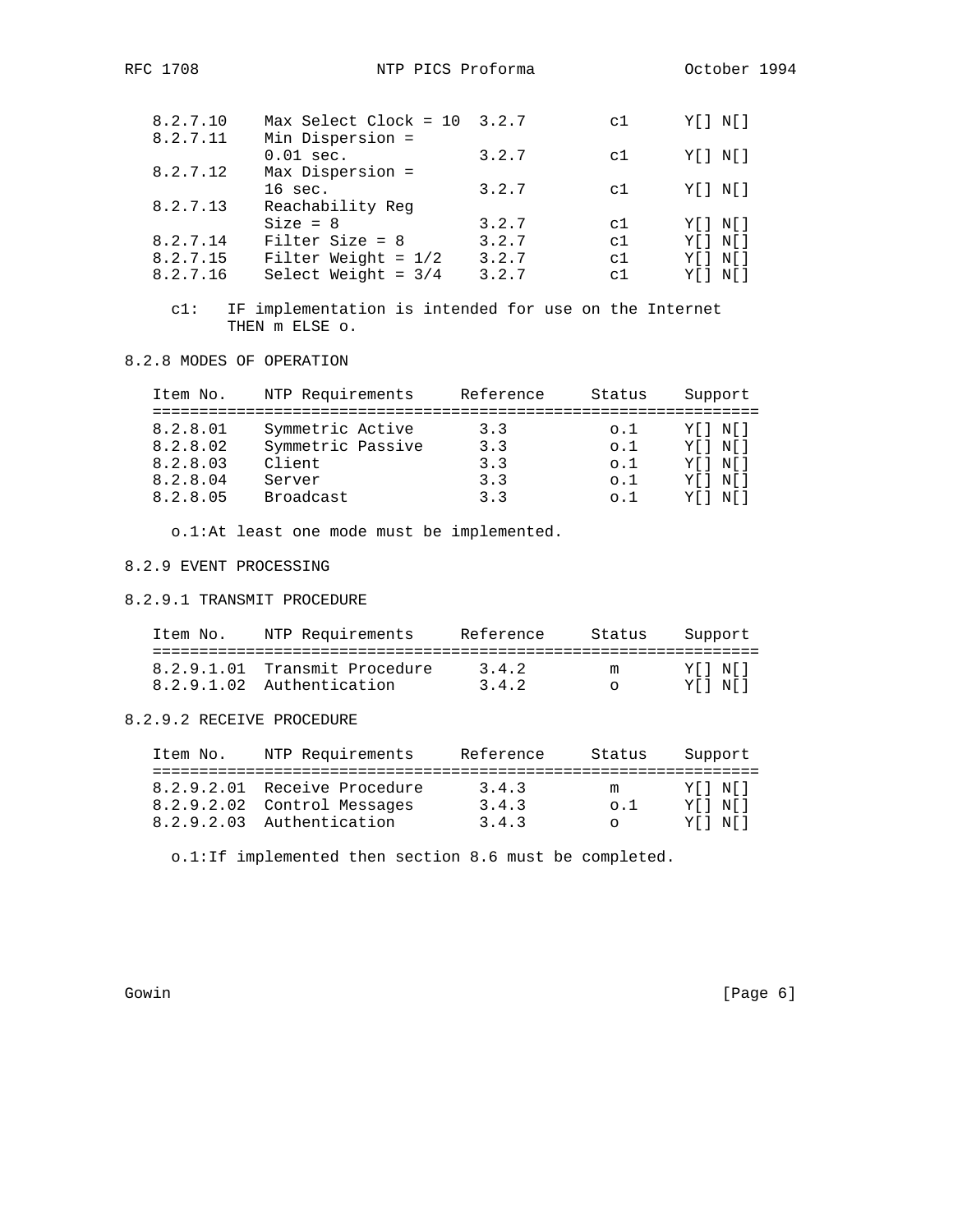8.2.9.3 PACKET PROCEDURE

| Item No. | NTP Requirements            | Reference | Status | Support |
|----------|-----------------------------|-----------|--------|---------|
|          | 8.2.9.3.01 Packet Procedure | 3.4.4     | m      | YIINII  |
|          | 8.2.9.3.02 Authentication   | 3.4.4     | $\cap$ | YII NII |

8.2.9.4 CLOCK UPDATE PROCEDURE

| Item No. | NTP Requirements        | Reference | Status | Support |
|----------|-------------------------|-----------|--------|---------|
|          |                         |           |        |         |
|          | 8.2.9.4.01 Clock Update | 3.4.5     | m      | YII NI  |

## 8.2.9.5 PRIMARY CLOCK PROCEDURE

| Item No. | NTP Requirements         | Reference | Status | Support |
|----------|--------------------------|-----------|--------|---------|
|          |                          |           |        |         |
|          | 8.2.9.5.01 Primary Clock | 3.4.6     | m      | YII NI  |

#### 8.2.9.6 INITIALIZATION PROCEDURES

| Item No. | NTP Requirements          | Reference | Status | Support |
|----------|---------------------------|-----------|--------|---------|
|          |                           |           |        |         |
|          | 8.2.9.6.01 Initialization | 3.4.7.1   | m      | YIINII  |
|          | 8.2.9.6.02 Authentication | 3.4.7.1   |        | YII NII |

# 8.2.9.7 INITIALIZATION INSTANTIATION PROCEDURE

| Item No. | NTP Requirements          | Reference | Status | Support |
|----------|---------------------------|-----------|--------|---------|
|          | 8.2.9.7.01 Initialization |           |        |         |
|          | Instantiation             | 3.4.7.2   | m      | YII NII |
|          | 8.2.9.7.02 Authentication | 3.4.7.2   | $\cap$ | YIINII  |

#### 8.2.9.8 RECEIVE INSTANTIATION PROCEDURE

| Item No. | NTP Requirements                                                      | Reference | Status | Support            |
|----------|-----------------------------------------------------------------------|-----------|--------|--------------------|
|          | 8.2.9.8.01 Receive Instantiation 3.4.7.3<br>8.2.9.8.02 Authentication | 3.4.7.3   | m      | YII NII<br>YII NII |

# 8.2.9.9 PRIMARY CLOCK INSTANTIATION PROCEDURE

| Item No. | NTP Requirements               | Reference | Status | Support |
|----------|--------------------------------|-----------|--------|---------|
|          |                                |           |        |         |
|          | 8.2.9.9.01 Clock Instantiation | 3.4.7.4   | m      | YINI    |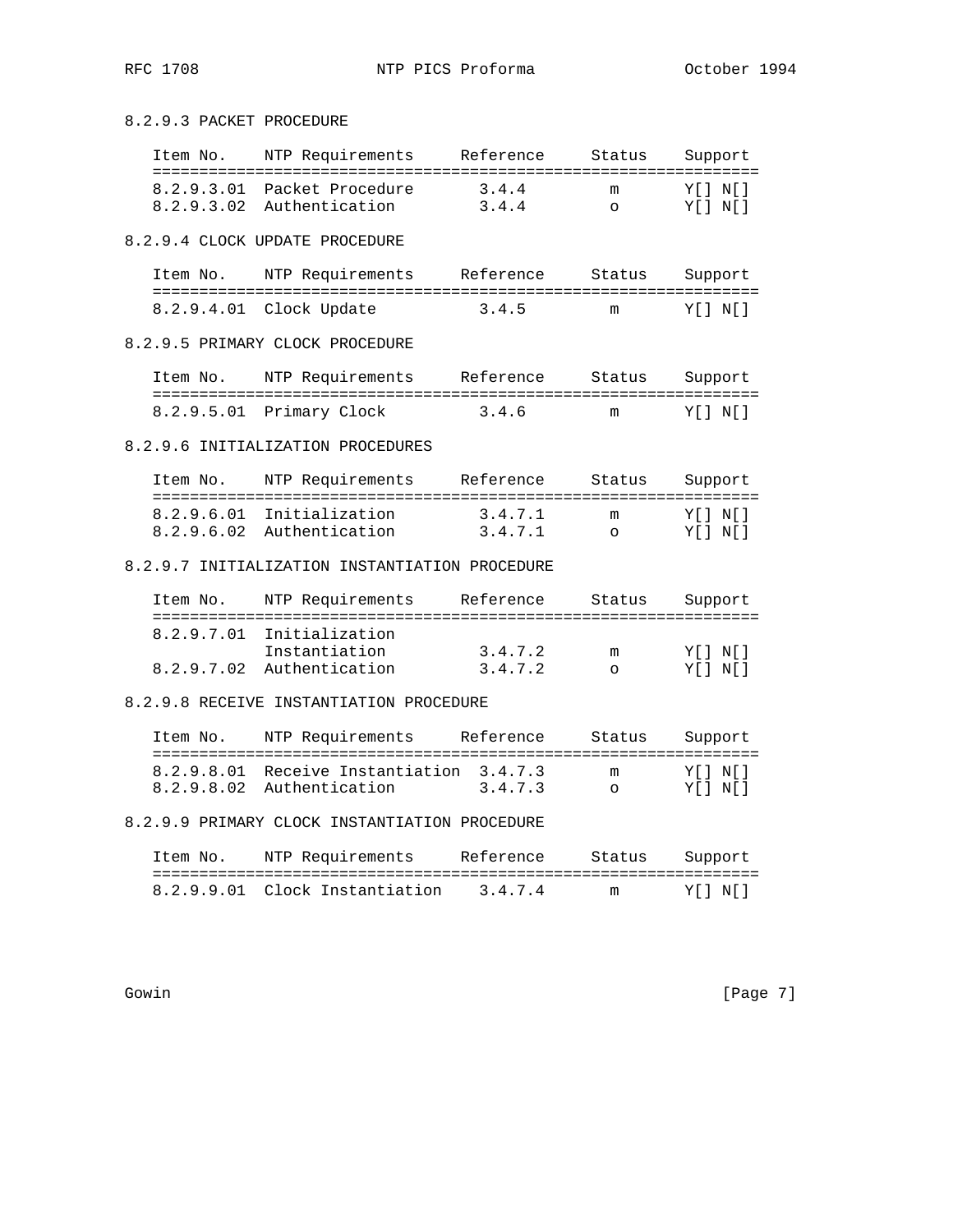8.2.9.10 CLEAR PROCEDURE

| Item No. | NTP Requirements        | Reference | Status | Support |
|----------|-------------------------|-----------|--------|---------|
|          |                         |           |        |         |
|          | 8.2.9.10.01 Clear Proc. | 3.4.8     | m      | YII NII |

8.2.9.11 POLL UPDATE PROCEDURE

| Item No. | NTP Requirements        | Reference | Status | Support |
|----------|-------------------------|-----------|--------|---------|
|          |                         |           |        |         |
|          | 8.2.9.11.01 Poll Update | 3.4.9     | m      | YIINI.  |

8.2.9.12 SYNCHRONIZATION DISTANCE PROCEDURE

| Item No. | NTP Requirements           | Reference | Status | Support |
|----------|----------------------------|-----------|--------|---------|
|          |                            |           |        |         |
|          | 8.2.9.12.01 Distance Proc. | 35        | m      | YINI    |

### 8.3 FILTERING AND SELECTION ALGORITHMS

#### 8.3.1 CLOCK FILTER PROCEDURE

| Item No. | NTP Requirements | Reference | Status         | Support |
|----------|------------------|-----------|----------------|---------|
| 8.3.1.01 | Clock Filter     | 4.1       | $\overline{a}$ | YIINI.  |

# 8.3.2 CLOCK SELECTION PROCEDURE

| Item No. | NTP Requirements             | Reference | Status   | Support |
|----------|------------------------------|-----------|----------|---------|
| 8.3.2.01 | Clock Selection              |           |          |         |
|          | Procedure                    | 4 2       | ∩        | YII NII |
| 8.3.2.02 | Intersection Algorithm 4.2.1 |           | $\sim$ 1 | YII NII |
| 8.3.2.03 | Clustering Algorithm         | 4.2.2     | $\sim$ 1 | YII NII |

c1: IF Clock Selection Procedure implemented THEN m ELSE o.

# 8.4 LOCAL CLOCKS

| Item No. | NTP Requirements | Reference | Status |         | Support |
|----------|------------------|-----------|--------|---------|---------|
|          |                  |           |        |         |         |
| 8.4.01   | Logical Clock    |           | m      | YII NII |         |

Gowin [Page 8]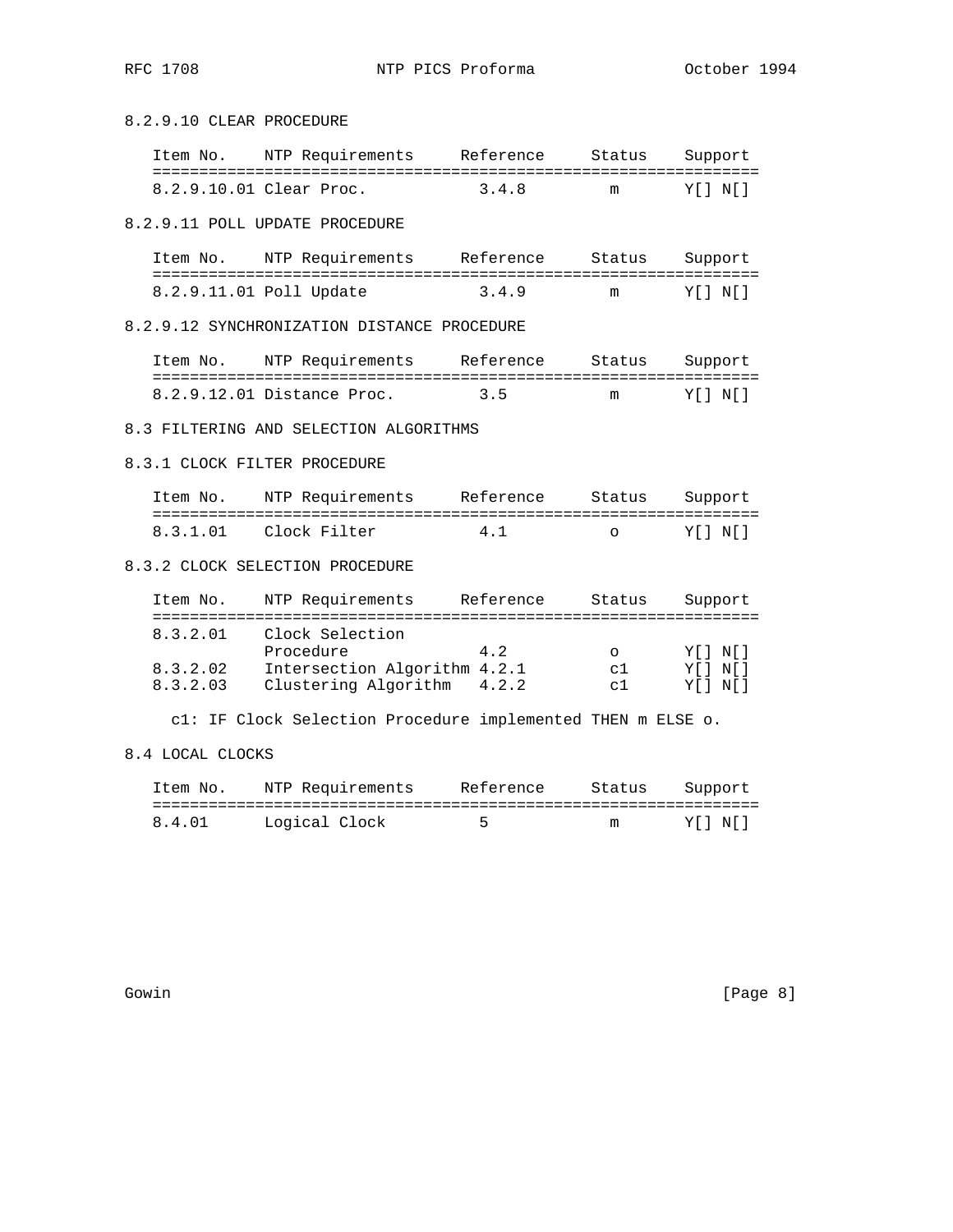8.4.1 FUZZBALL LOCAL CLOCK IMPLEMENTATIONS

8.4.1.1 CRYSTAL OSCILLATOR BASED IMPLEMENTATION PARAMETER VALUES

| Item No.   | NTP Requirements              | Reference | Status | Support     |
|------------|-------------------------------|-----------|--------|-------------|
| 8.4.1.1.01 | Adjustment Interval =         |           |        |             |
|            | 4 sec.                        | 5.1       | c1     | Y II N II   |
| 8.4.1.1.02 | PPS Timeout = $60$ sec.       | 5.1       | c1     | Y I N I     |
| 8.4.1.1.02 | Step Timeout $=$              |           |        |             |
|            | 900 sec.                      | 5.1       | c1     | Y[] N[]     |
| 8.4.1.1.02 | Maximum Aperture =            |           |        |             |
|            | $q128$ ms                     | 5.1       | c1     | Y [ ] N [ ] |
| 8.4.1.1.03 | Frequency Weight = $16$       | 5.1       | c1     | Y [ ] N [ ] |
| 8.4.1.1.04 | Phase Weight = $8$            | 5.1       | c1     | Y [ ] N [ ] |
| 8.4.1.1.05 | Compliance Weight = $13\,5.1$ |           | c1     | Y [ ] N [ ] |
| 8.4.1.1.06 | Compliance Maximum = $4\,5.1$ |           | c1     | Y [ ] N [ ] |
| 8.4.1.1.07 | Compliance                    |           |        |             |
|            | Multiplier = $4$              | 5.1       | сl     | YII<br>NII  |
|            |                               |           |        |             |

 c1:IF implementing a fuzzball using a crystal oscillator based local clock THEN m ELSE o.

8.4.1.2 MAIN SYSTEM CLOCK IMPLEMENTATION PARAMETER VALUES

| Item No.   | NTP Requirements              | Reference | Status | Support     |
|------------|-------------------------------|-----------|--------|-------------|
| 8.4.1.2.01 | Adjustment                    |           |        |             |
|            | $Interval = 1 sec.$           | 5.1       | c1     | Y [ ] N [ ] |
| 8.4.1.2.02 | PPS Timeout = $60$ sec.       | 5.1       | c1     | Y [ ] N [ ] |
| 8.4.1.2.02 | Step Timeout $=$              |           |        |             |
|            | $900 \text{ sec.}$            | 5.1       | c1     | Y II N II   |
| 8.4.1.2.02 | Maximum Aperture =            |           |        |             |
|            | q512 ms                       | 5.1       | c1     | Y [ ] N [ ] |
| 8.4.1.2.03 | Frequency Weight = $16$       | 5.1       | c1     | Y [ ] N [ ] |
| 8.4.1.2.04 | Phase Weight = $9$            | 5.1       | c1     | Y [ ] N [ ] |
| 8.4.1.2.05 | Compliance Weight = $13\,5.1$ |           | c1     | Y [ ] N [ ] |
| 8.4.1.2.06 | Compliance Maximum = $4\,5.1$ |           | c1     | Y [ ] N [ ] |
| 8.4.1.2.07 | Compliance                    |           |        |             |
|            | Multiplier = $4$              | 5.1       | c1     | Y [ ] N [ ] |
|            |                               |           |        |             |

 c1:IF implementing a fuzzball using a main system clock THEN m ELSE o.

Gowin [Page 9]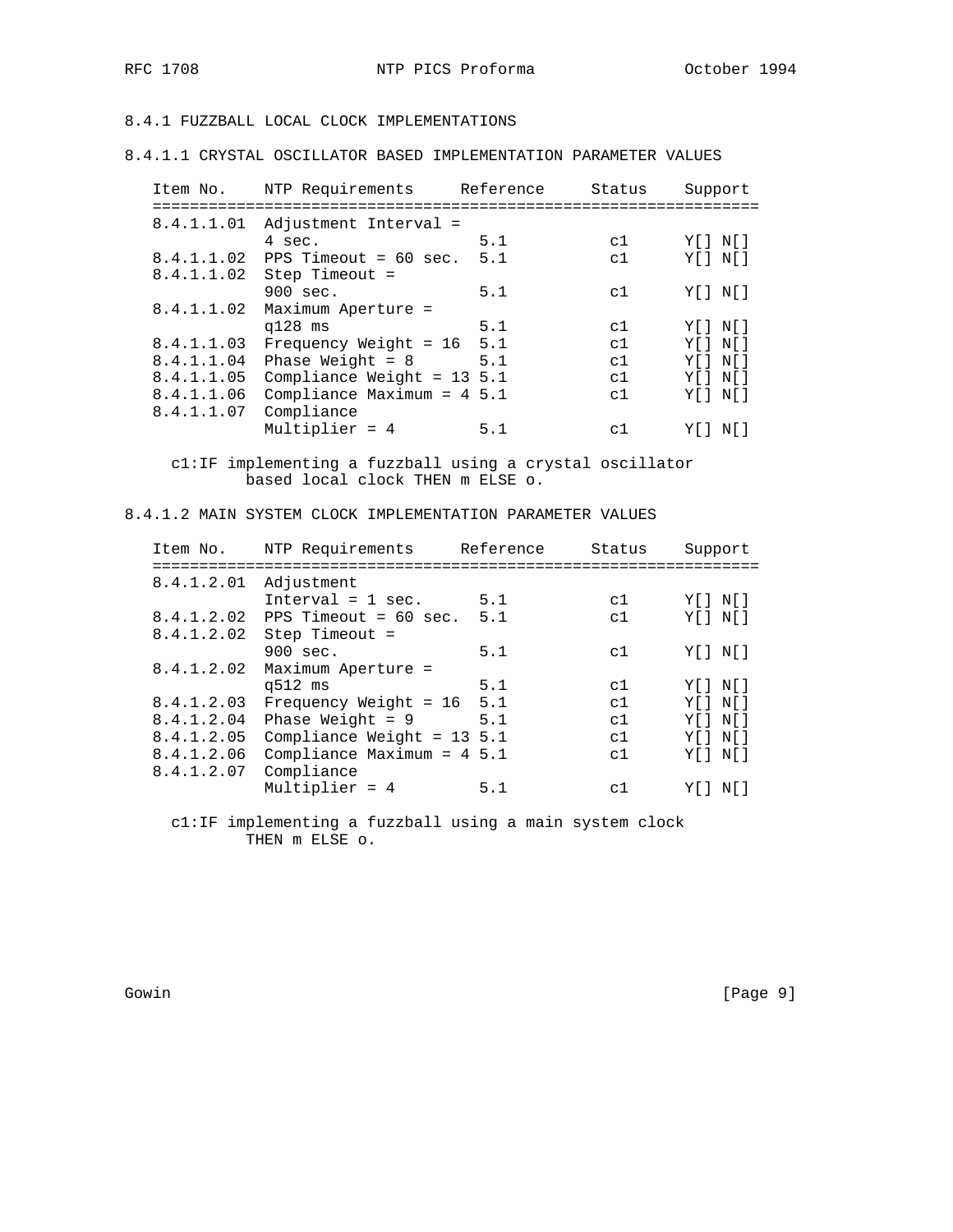# 8.4.2 PHASE ADJUSTMENT

| Item No. | NTP Requirements      | Reference | Status | Support     |
|----------|-----------------------|-----------|--------|-------------|
| 8.4.2.01 | Gradual Phase         |           |        |             |
|          | Adjustment            | 5.2       | m      | YII NII     |
| 8.4.2.02 | Step Phase Adjustment | 5.3       | m      | Y [ ] N [ ] |

# 8.5 NTP DATA FORMAT

| Item No.              | NTP Requirements                                         | Reference                           | Status  | Support       |
|-----------------------|----------------------------------------------------------|-------------------------------------|---------|---------------|
| ===========<br>8.5.01 | Leap Indicator                                           | =================================== |         |               |
|                       | is a 2 bit code                                          | App. A                              | m       | Y[ ] N[ ]     |
| 8.5.02                | Version Number                                           |                                     |         |               |
|                       | is a 3 bit integer                                       | App. A                              | m       | Y[] N[]       |
| 8.5.03                | Mode                                                     |                                     |         |               |
|                       | is a 3 bit integer                                       | App. A                              | m       | $Y[$ $N[$ $]$ |
| 8.5.04                | Stratum is an 8                                          |                                     |         |               |
|                       | bit integer                                              | App. A                              | m       | Y[] N[]       |
| 8.5.05                | Poll is an 8 bit<br>signed integer                       | App. A                              | m       | Y[ ] N[ ]     |
| 8.5.06                | Precision is an                                          |                                     |         |               |
|                       | 8 bit signed integer App. A                              |                                     | m       | Y[ ] N[ ]     |
| 8.5.07                | Root Delay is a 32 bit signed                            |                                     |         |               |
|                       | fixed-point number                                       | App. A                              | m       | Y[ ] N[ ]     |
| 8.5.08                | Root Dispersion is a 32 bit                              |                                     |         |               |
|                       | fixed-point number                                       | App. A                              | m       | Y[ ] N[ ]     |
| 8.5.09                | Reference Identifier is a 4                              |                                     |         |               |
|                       | octet, left justified, zero                              |                                     |         |               |
|                       | padded ASCII string App. A                               |                                     | m       | Y[ ] N[ ]     |
| 8.5.10                | Reference Timestamp is a 64                              |                                     |         |               |
|                       | bit timestamp format App. A                              |                                     | m       | Y[ ] N[ ]     |
| 8.5.11                | Originate Timestamp is a 64                              |                                     |         |               |
| 8.5.12                | bit timestamp format App. A<br>Receive Timestamp is a 64 |                                     | m       | Y[ ] N[ ]     |
|                       | bit timestamp format App. A                              |                                     | m       | Y[ ] N[ ]     |
| 8.5.13                | Transmit Timestamp is a 64                               |                                     |         |               |
|                       | bit timestamp format App. A                              |                                     | m       | Y [ ] N [ ]   |
| 8.5.14                | Authenticator 96 bits App. A                             |                                     | $\circ$ | Y[ ] N[ ]     |

Gowin [Page 10]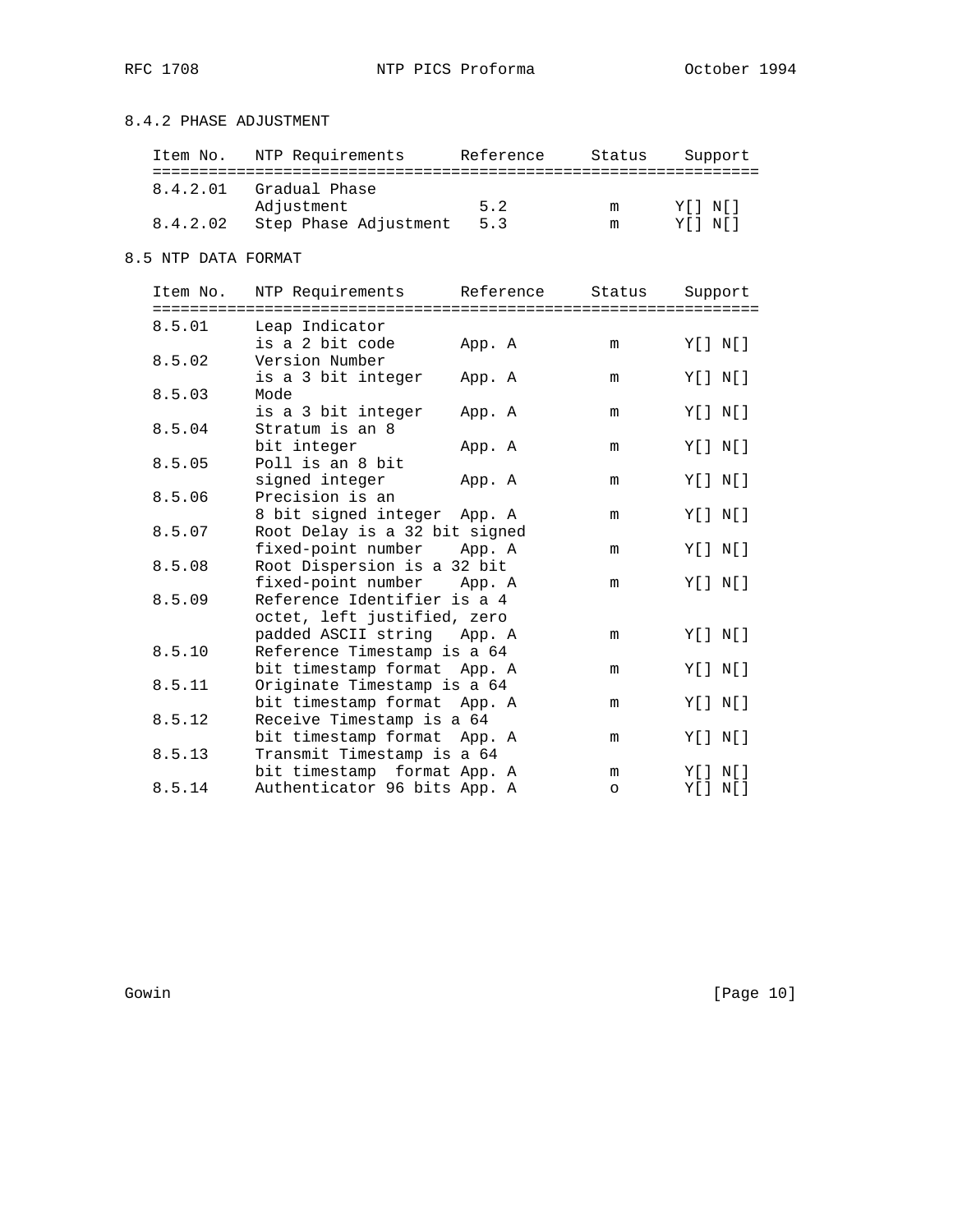# 8.6 NTP Control Messages

8.6.1 NTP Control Message Header Format

| Item No. | NTP Requirements                       |          | Reference | Status | Support       |
|----------|----------------------------------------|----------|-----------|--------|---------------|
| 8.6.1.01 | Leap Indicator<br>is a 2 bit code      | App. B.1 |           | c1     | Y[ ] N[ ]     |
| 8.6.1.02 | Version Number<br>is a 3 bit integer   | App. B.1 |           | c1     | Y[ ] N[ ]     |
| 8.6.1.03 | Mode is a 3 bit                        |          |           |        |               |
| 8.6.1.04 | integer<br>Response bit is             | App. B.1 |           | c1     | Y[ ] N[ ]     |
| 8.6.1.05 | a 1 Bit field<br>Error bit is a 1      | App. B.1 |           | c1     | Y[ ] N[ ]     |
| 8.6.1.06 | bit field<br>More bit is a 1           | App. B.1 |           | c1     | Y[ ] N[ ]     |
|          | bit field                              | App. B.1 |           | c1     | Y[ ] N[ ]     |
| Item No. | NTP Requirements                       |          | Reference | Status | Support       |
| 8.6.1.07 | Operation Code                         |          |           | c1     | Y[] N[]       |
| 8.6.1.08 | is a 5 bit integer<br>Sequence is a 16 | App. B.1 |           |        |               |
| 8.6.1.09 | bit integer<br>Status is a 16          | App. B.1 |           | c1     | Y[ ] N[ ]     |
| 8.6.1.10 | bit code<br>Association ID             | App. B.1 |           | c1     | Y[ ] N[ ]     |
| 8.6.1.11 | is a 16 bit integer<br>Offset is a 16  | App. B.1 |           | c1     | $Y[$ $N[$ $]$ |
| 8.6.1.12 | bit integer<br>Count is a 16           | App. B.1 |           | c1     | Y[ ] N[ ]     |
| 8.6.1.13 | bit integer<br>Data is a               | App. B.1 |           | c1     | Y[ ] N[ ]     |
|          | maximum of 468 octets App. B.1         |          |           | c1     | Y[ ] N[ ]     |
| 8.6.1.14 | Authenticator<br>96 bits               | App. B.1 |           | c1     | Y[ ] N[ ]     |
|          |                                        |          |           |        |               |

c1: IF control messages are used THEN m ELSE o.

Gowin [Page 11]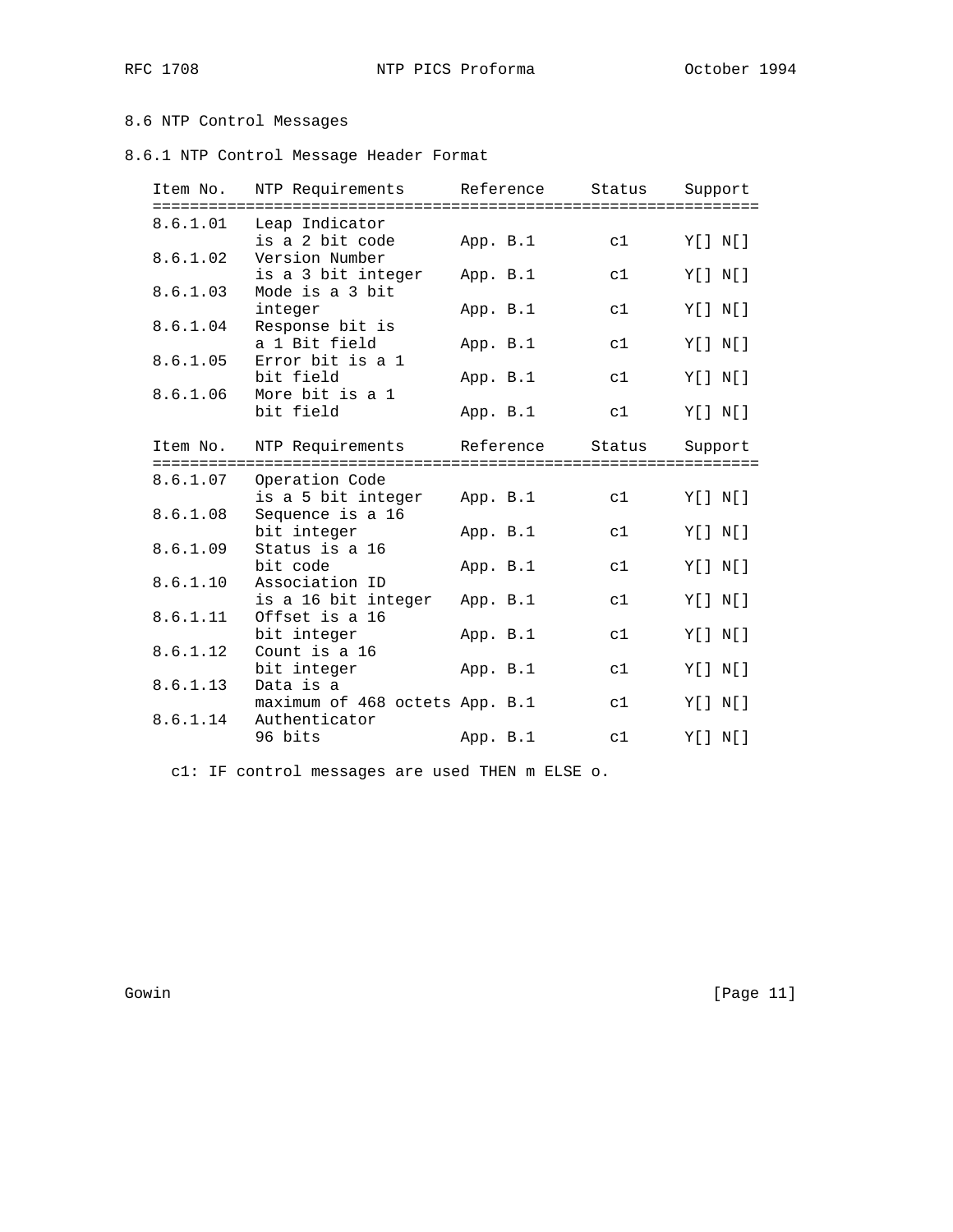8.6.1.1 NTP Control Message Required Values

| Item No.              | NTP Requirements                                                    |                      | Reference | Status                           | Support                |
|-----------------------|---------------------------------------------------------------------|----------------------|-----------|----------------------------------|------------------------|
|                       | $8.6.1.1.01$ Leap Indicator = 00<br>$8.6.1.1.02$ Version Number = 3 | App. B.1<br>App. B.1 |           | C <sup>1</sup><br>C <sup>1</sup> | Y [ ] N [ ]<br>YII NII |
| $8.6.1.1.03$ Mode = 6 |                                                                     | App. B.1             |           | C <sup>1</sup>                   | YII NII                |

c1:IF control messages are used THEN m ELSE o.

### 8.6.2 System Words

8.6.2.1 System Status Word

| Item No. | NTP Requirements                                   | Reference | Status   | Support     |
|----------|----------------------------------------------------|-----------|----------|-------------|
|          | 8.6.2.1.01 Leap Indicator                          |           |          |             |
|          | is a 2 bit code                                    | App.B.2.1 | c1       | Y [ ] N [ ] |
|          | 8.6.2.1.02 Clock Source is<br>a 6 bit integer      | App.B.2.1 | c1       | Y [ ] N [ ] |
|          | 8.6.2.1.03 System Event Counter                    |           |          |             |
|          | is a 4 bit integer                                 | App.B.2.1 | c1       | Y [ ] N [ ] |
|          | 8.6.2.1.04 System Event Code<br>is a 4 bit integer | App.B.2.1 | $\sim$ 1 | Y [ ] N [ ] |

c1:IF control messages are used THEN m ELSE o.

#### 8.6.2.2 Peer Status Word

| Item No. | NTP Requirements                                   | Reference | Status         | Support     |
|----------|----------------------------------------------------|-----------|----------------|-------------|
|          | 8.6.2.2.01 Peer Status is a                        |           |                |             |
|          | 5 bit code                                         | App.B.2.2 | c1             | Y [ ] N [ ] |
|          | 8.6.2.2.02 Peer Selection                          |           |                |             |
|          | is a 3 bitinteger<br>8.6.2.2.03 Peer Event Counter | App.B.2.2 | c1             | Y [ ] N [ ] |
|          | is a 4 bit integer                                 | App.B.2.2 | c1             | Y [ ] N [ ] |
|          | 8.6.2.2.04 Peer Event Code                         |           |                |             |
|          | is a 4 bit integer                                 | App.B.2.2 | C <sup>T</sup> | Y [ ] N [ ] |
|          |                                                    |           |                |             |

c1:IF control messages are used THEN m ELSE o.

Gowin [Page 12]